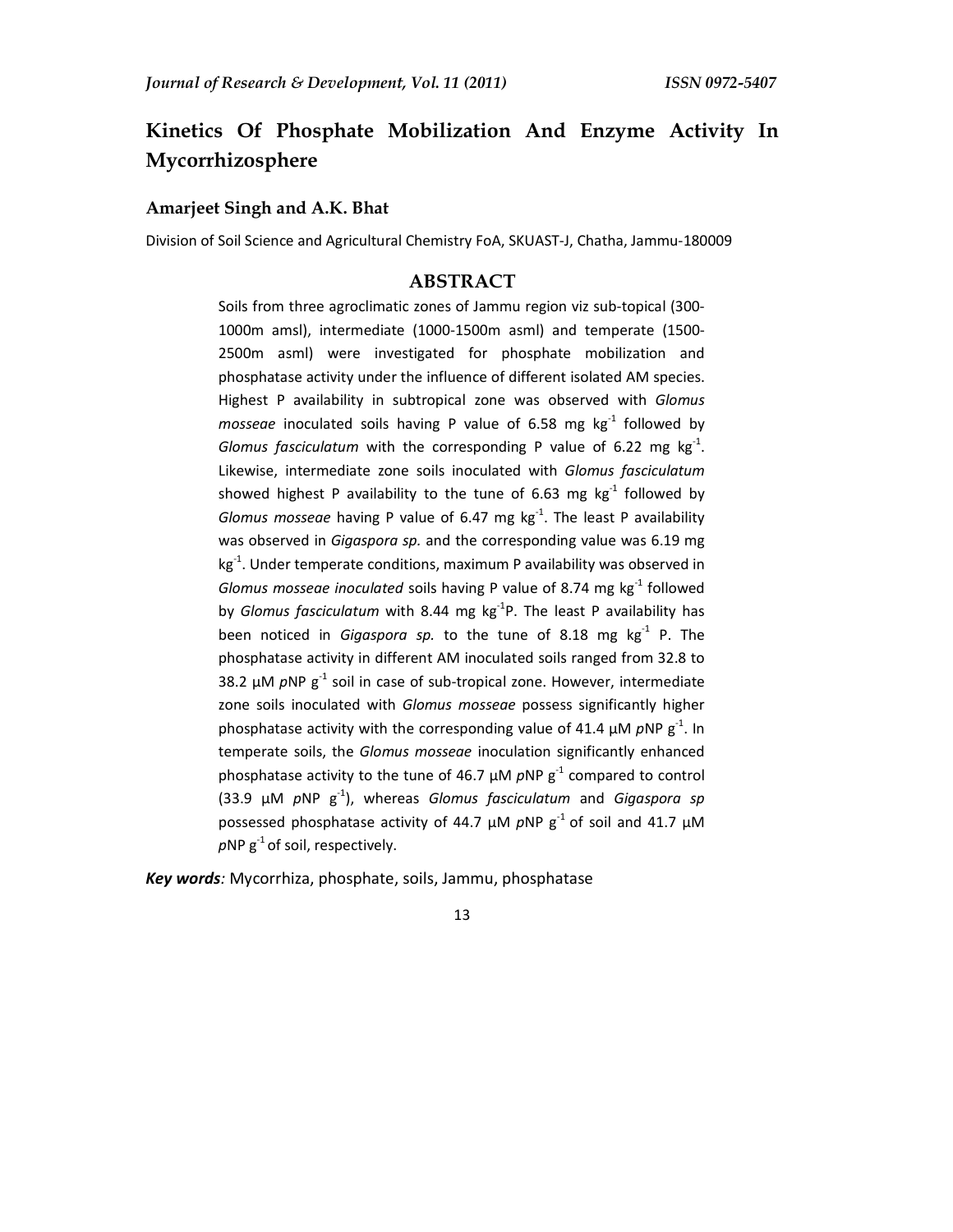## **INTRODUCTION**

Soil microbes including fungi occupy a distinctive position due to the wider range of their physiological and biochemical activities in soil ecosystem. Soil fungal microorganisms exhibit different types of associations and interactions with plants in soil of which *symbiosis* and *antibiosis* are very remarkable. Mycorrhizae are ubiquitous soil borne symbiotic fungi and provide intimate link between the soil and nutrient absorption by plants. In the mycorrhizal association, exchange of nutrients takes place between autobiont and symbiont (*Cook*, 1977). Arbuscular mycorrhizal (AM) fungi can play an important role for plant nutrient uptake, particularly on soil with low phosphorus availability. The hyphal mycelium increases the total surface area of infected plants and thus improved its assess to slowly diffusing nutrients such as  $PO_4^{3.}$ , besides other less mobile ions in the area beyond the roots depletion zone by exploring soil volume by hyphal extension.. The versatility of these fungi has prompted the soil and plant scientists to investigate it from perspective of soil fertility. The reserve of some nutrients like P and Zn in world are finite and gradually depleting due to the intensive agriculture, so there is need to develop a soil management system involving the inoculation of AM to improve the availability of nutrients to crops. Compared with vast work on AM affects in the nutrient mobilization in different soil orders of the world, a little or no information is available on soils of Jammu region. It is well known that nutrient deficiency especially of P along with other nutrient limit the crop production of many soils of this region.Keeping these facts in consideration it has necessitated a detailed understanding of the processes governing phosphouus and mobilization phosphate activlty under influence of mycorrhiza in diffent soil ecosystem of Jammu

#### **REVIEW OF LITERATURE**

Roots can mobilize P directly from the soil mineral and organic P pools. The organic anion released solubilises unavailable soil phosphate (Whitelaw, 2000). Plants with AM symbiosis mobilize P better from low P soils than non mycorrhizal plants. Virant-Klun and Gogala (1995) observed that percentage of P was higher in tissues of fertilized mycorrhizal plants than non-mycorrhizal plants with added low soluble P while studying the impact of P nutrition of a maize with low soluble phosphate fertilizer (FePO<sub>4</sub>.4H<sub>2</sub>O). Rathore and Singh (1995) found that the inoculation of AM with P @ 30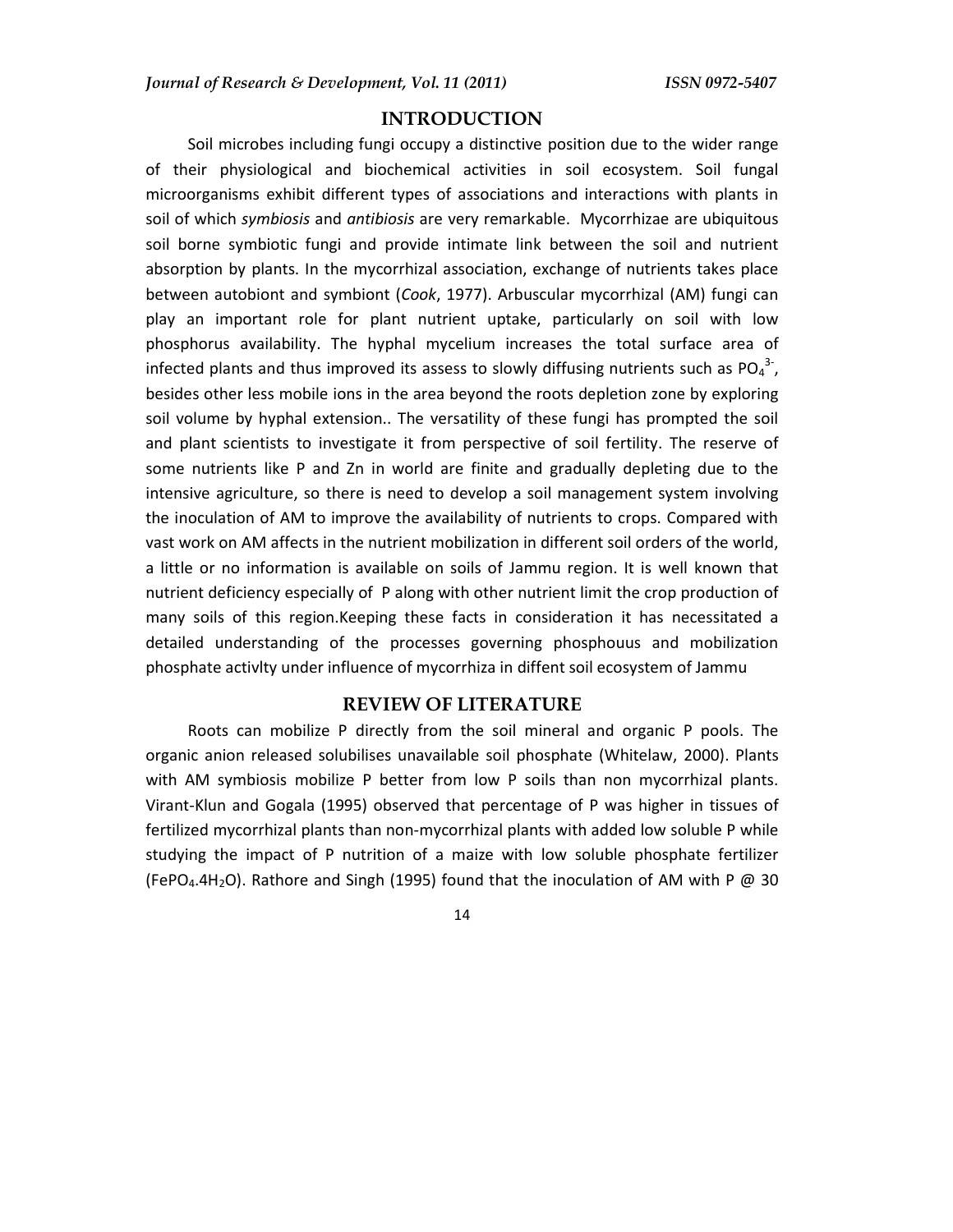kg ha<sup>-1</sup> significantly improve the uptake N,P and K by shoots at 45 days of growth. Similar results of considerable increase in P uptake due to AM inoculation in many crops have been reported by Champawat (1990). Asghari *et al.* (2005) inferred that in low soils, AMF colonization significantly increased plant P uptake and decreased soil available P and total dissolved P in leachates. However Shen *et al.* (1994) found that high P supplied to the root system increased P concentration and reduce the per cent colonization of AM related to the portion receiving low P supply. Similar results were obtained by Khaliq *et al.* (1997). Rathore and Singh b(1995) reported that inoculation with various strains of AM and application with graded doses of phosphorus in soil at 45 days of plant. The available P after crop harvesting ranged from 5.13 ppm in control to 12.63 ppm due to *Glomus fasciculatum* inoculation along with 60 kg P ha<sup>-1</sup>. Inoculation with *Gigaspora margarita*, *Glomus fasciculatum* and AM mixed endophytes individually, without addition of P, increased 12.48, 27.29 and 16.96 per cent in available soil P over the uninoculated control. Joshi and Singh (1995) reported that inoculation with different AM isolates, addition of P and their combinations significantly increased available soil P after harvesting the crop. Enhanced activity of acid and alkaline phosphatase (ranging from 25 to 114 per cent) in the rhizosphere of mycorrhizal plants and also studies on the root surface phosphatase activity inoculated with AM infection had shown high phosphatase activity with *p*-nitro phenyl phospahate (Antibus *et al.,* 1997). This gives an insight of AM potential to mineralize monoster and diester forms of organic phosphorus. A significant difference in root infection by AM fungi was found by Asmah (1995) when P was applied as triple superphosphate  $\omega$  44 kg ha<sup>-1</sup>. Soil enzymatic activities have been described to establish indices of soil fertility (Stefanic *et al.,* 1984), soil productivity (Busto and Perez-Mateos, 1997) and soil quality (*Dick*, 1994.) Soil enzymatic activities in soil may involve direct and indirect roles of AM fungi as AM propagules themselves synthesize soil enzymes. It is reported that AM fungal hyphae can produce some hydrolytic enzymes (Garcı´a-Garrido *et al.,* 1992) Mycorrhizal plants may release more root exudates containing soil enzymes than that of non-mycorrhizal plants because of the larger root system and/or improved nutrition and/or resistances to stress of mycorrhizal plants. Rao and Tak (2001) reported AM fungal inoculation resulted in enhanced plant growth, total uptake of N, P and many other nutrients,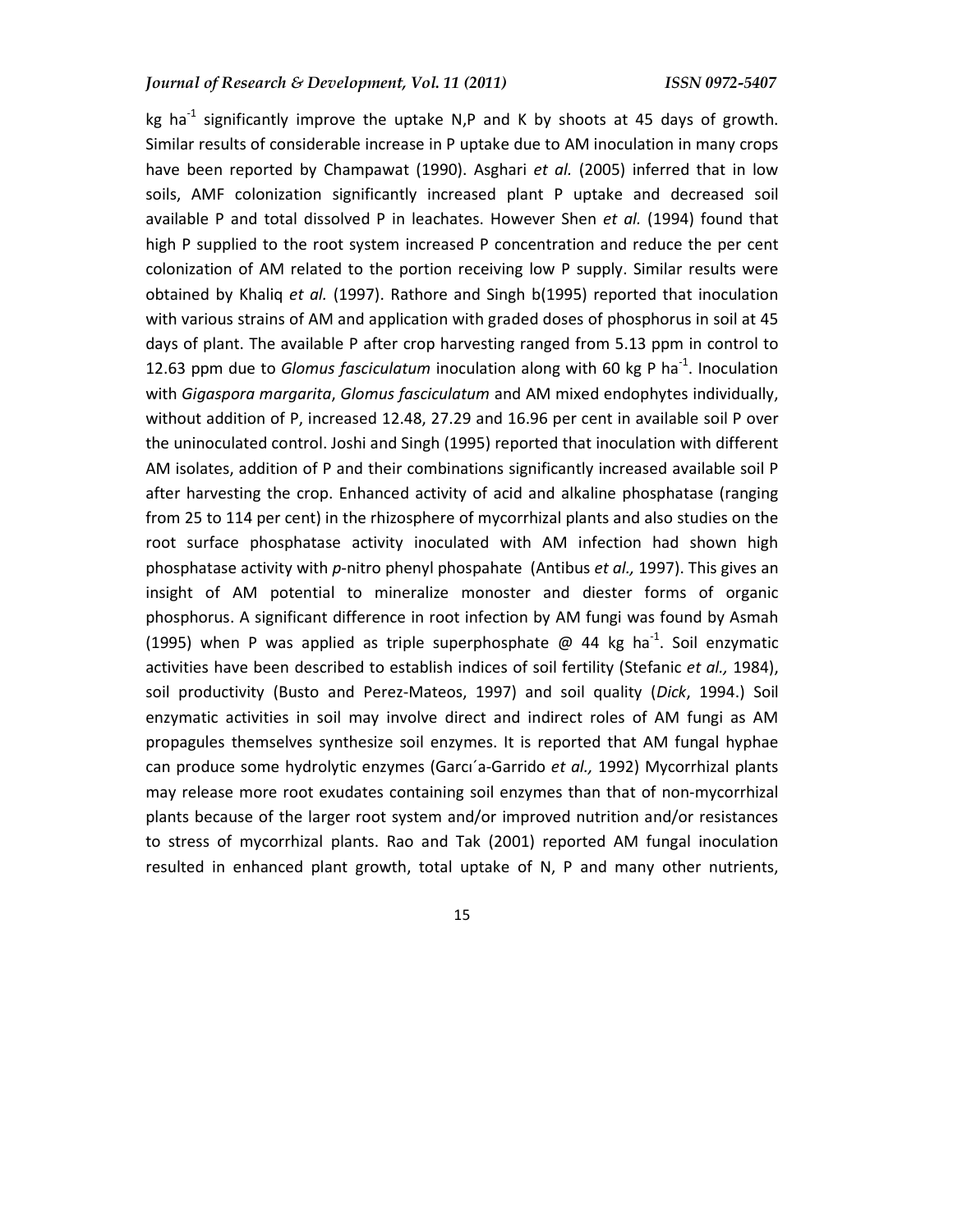activities of dehydrogenase, phosphatases and nitrogenase in the rhizosphere in gypsum mine spoil.

Soil phosphatase may play an important role in the P nutrition of plants because it mediates the release of inorganic phosphorus from organically bound phosphorus. There have been many reports that AM fungi can increase soil enzyme activities, such as phosphatase (Dodd *et al.,* 1987; Mar Va´zquez *et al.,* 2000)AM fungi alter soil microbial communities in the rhizosphere directly or indirectly through changes in root exudation patterns, or through fungal exudates, the so called ''mycorrhizosphere effect'' (Linderman, 1992). Mar Va´zquez *et al.,* (2000) reported mycorrhizal colonization induced qualitative changes in the microbial population and enzyme activities in the rhizosphere of maize plants. On the other hand, soil phosphatase related to the P of plants, thus, the enhancement of soil enzyme activities is one of the physiological and biochemical mechanisms involved in a mycorrhization effect on plant mineral nutrition. *Wang et al.* (2006) studied the effect of AMF inoculation on the growth of *Zea mays* and the activity of phosphatase enzyme and reported that phosphatase activities were enhanced by both MI (only one AM fungal strain, *Glomus caledonium*) and MII (several AM fungal species, including *Gigaspora margarita* ZJ37, *Gigaspora decipens* ZJ38, *Scutellospora gilmori* ZJ39, *Acaulospora sp.* and *Glomus sp.*), increased by 17 per cent and 58 per cent, respectively, in the *Zea mays* rhizosphere.

#### **MATERIALS AND METHODS**

## **Collection of soil samples**

Bulk soil samples were collected from different agro climatic zones (Sub tropical; Intermediate and Temperate) of Jammu region. On the basis of varying physicochemical properties six samples each from sub-tropical and temperate zone and twelve from intermediate zone were chosen for further studies. The study area and sampling site are given in map(fig .1).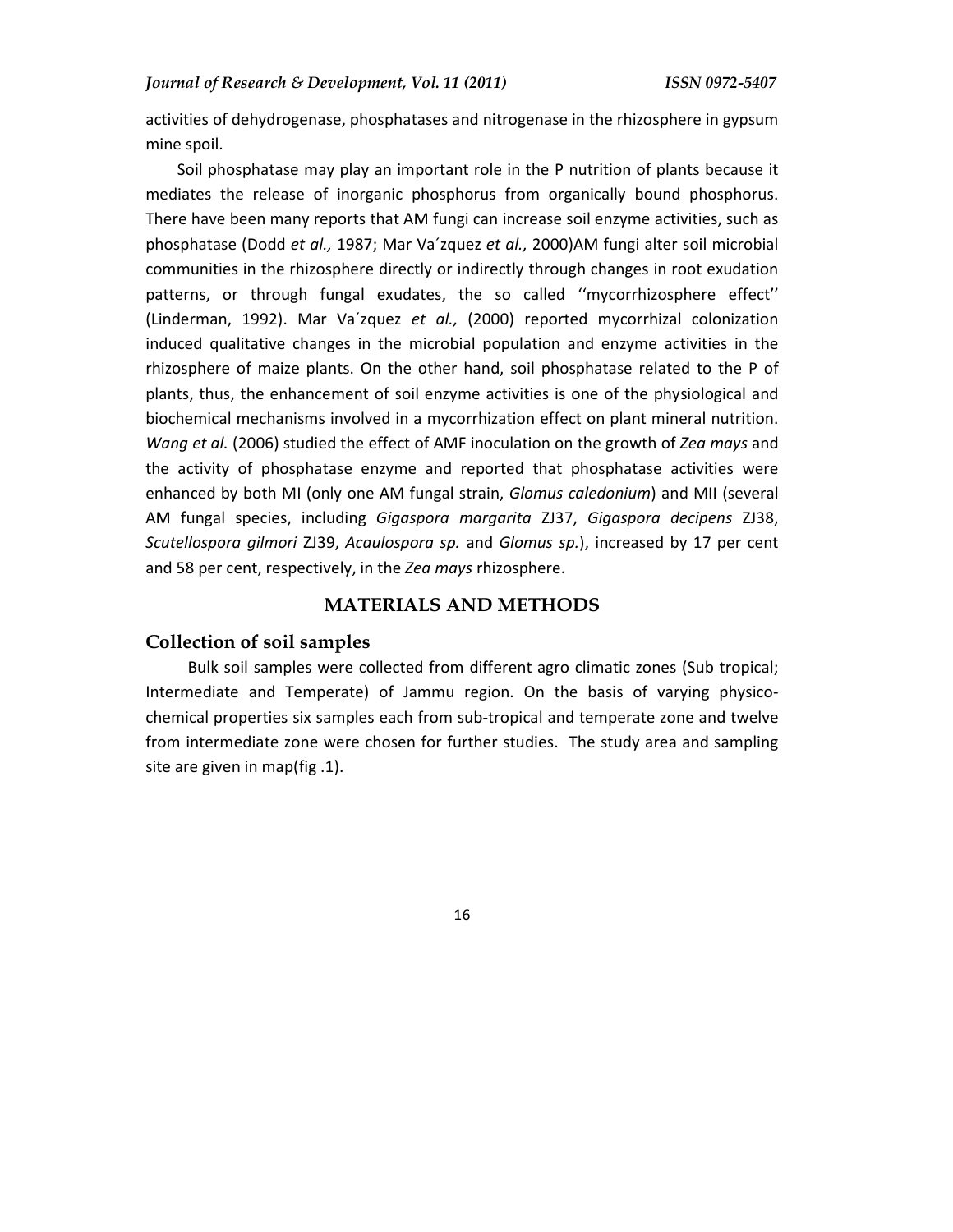



**Fig. 1**. **Sampling areas marked on the map of Jammu region** 

## **Nutrient mobilization**

Processed soil samples taken from different locations sown with pre-germinated maize seed were inoculated with three different strains of AM (*Glomus mosseae, Glomus fasciculatum and Gigaspora sp.*) and nutrient mobilization monitored through 2, 7,14,21,28 and 42 days intervals with following investigations with three replications. Periodic release of phosphorus in rhizosphere of maize was determined by ascorbic acid method as described by Watanabe and Olsen (1965). Organic phosphorus enrichment determined by HCl /NaOH extraction method (Olsen and Sommar, 1982)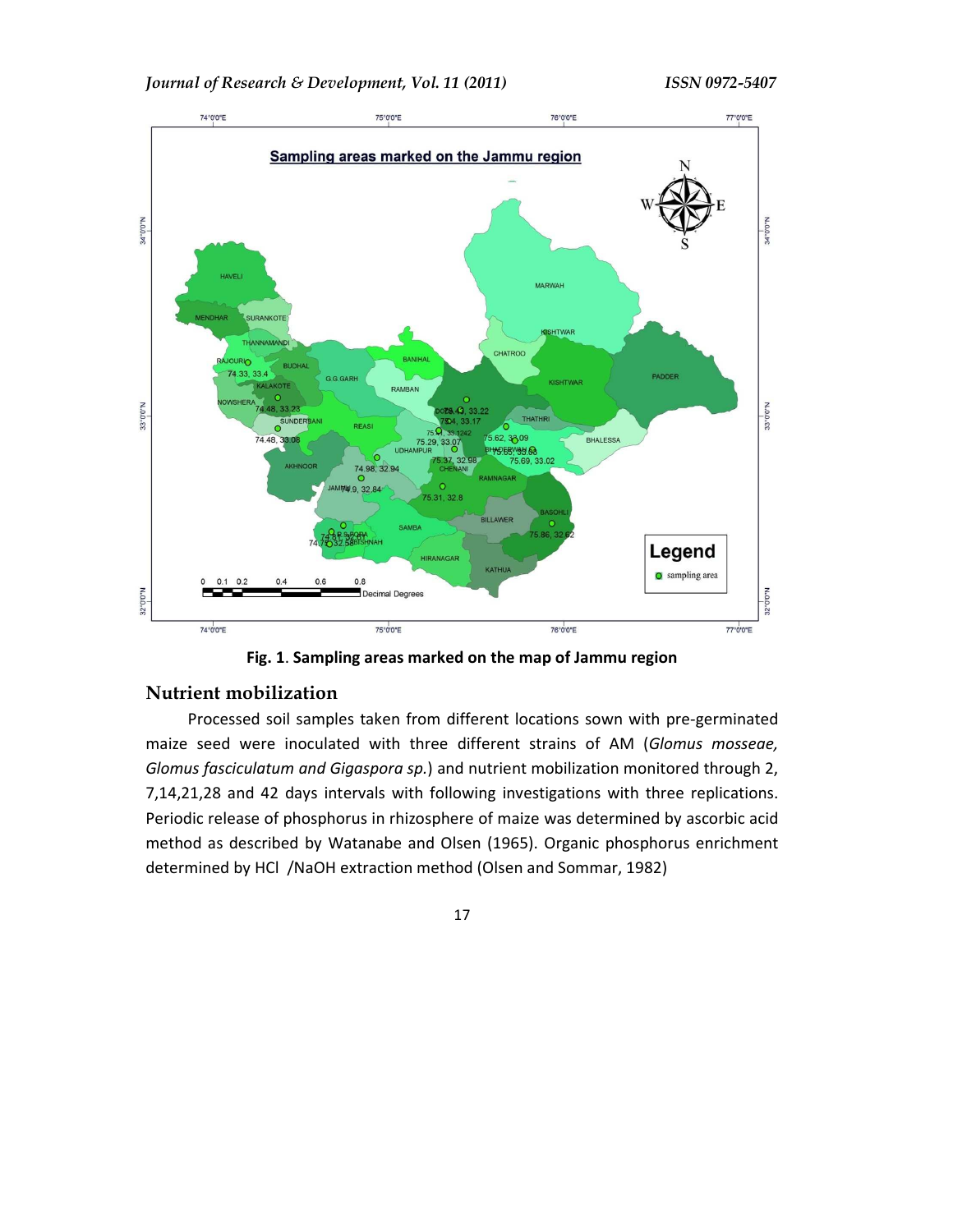## **Phosphatase activity**

Phosphatase activity was determined by the method based on colorimetric determination of the *p-*nitro phenol released by Phosphatase activity when soil is incubated with *p-*nitro phenyl phosphate di sodium salt. (Tabatabai and Bremner, 1969)

# **RESULTS AND DISCUSSION**

Phosphate availability in mycorhizosphere of maize *(Zea mays* L.*)* inoculated with different AM species in soils from subtropical zone of Jammu region is depicted in Fig.1 that revealed that all the three AM species increased significantly phosphorus availability over control. Highest average P availability was observed with *Glomus mosseae* inoculated soils amounting (6.58 mg kg-1) followed by *Glomus fasciculatum*(6.22 mg  $kg^{-1}$ ). The least average P availability has been noticed in *Gigaspora sp* (5.74 mg kg<sup>-1</sup>) inoculated soils..Based on the overall mean, P availability in rhizosphere was significantly higher in *Glomus mosseae* compared to *Glomus fasciculatum* and *Gigaspora sp.* Soils inoculated with *Glomus mosseae* showed an increase of 14.5 and 5.7 per cent of P availability over *Gigaspora sp.* and *Glomus fasciculatum* respectively. In soils inoculated with *Glomus mosseae*, the P availability was in the range varying from 5.77 mg  $kg^{-1}$  to 7.44 mg  $kg^{-1}$  whereas soils inoculated with *Gigaspora sp.* and *Glomus fasciculatum*, the P availability ranged from 4.82 to 6.52 mg kg<sup>-1</sup> and 5.61 to 6.87 mg kg<sup>-1</sup> respectively.

All the three AM species showed varying trends in different locations falling under this agro climatic zone. Location wise ,highest P availability for *Glomus mosseae* inoculated soils was observed in Kotlibhagwan soils (7.44 mg  $kg^{-1}$ ) followed by Banota (6.84 mg kg<sup>-1</sup>), Chowkichora (6.82 mg kg<sup>-1</sup>), Jhajarkotli (6.79 mg kg<sup>-1</sup>) and Thein soils (5.80 mg kg-1). Least P availability for *Glomus mosseae* was observed in Tikri soils (5.77 mg kg-1). Similar trends of P availability was observed for *Glomus fasciculatum* and *Gigaspora sp.* in soils representing Sub tropical zone of Jammu region. Quantitatively in soils inoculated with *Gigaspora sp.* the highest P availability accounting to 6.52 mg kg-1 was observed in Kotlibhagwan soils which was followed by Chowkichora (6.02 mg kg $^{-1}$ ), Banota (5.94 mg kg $^{-1}$ ) Jhajarkotli (5.85 mg kg $^{-1}$ ), Thein (5.31 mg kg $^{-1}$ ) and Tikri (4.82 mg kg-1). *Glomus fasciculatum* inoculated soils showed maximum P availability in Kotlibhagwan soils (6.87 mg kg<sup>-1</sup>) followed by Chowkichora (6.53 mg kg<sup>-1</sup>), Banota (6.35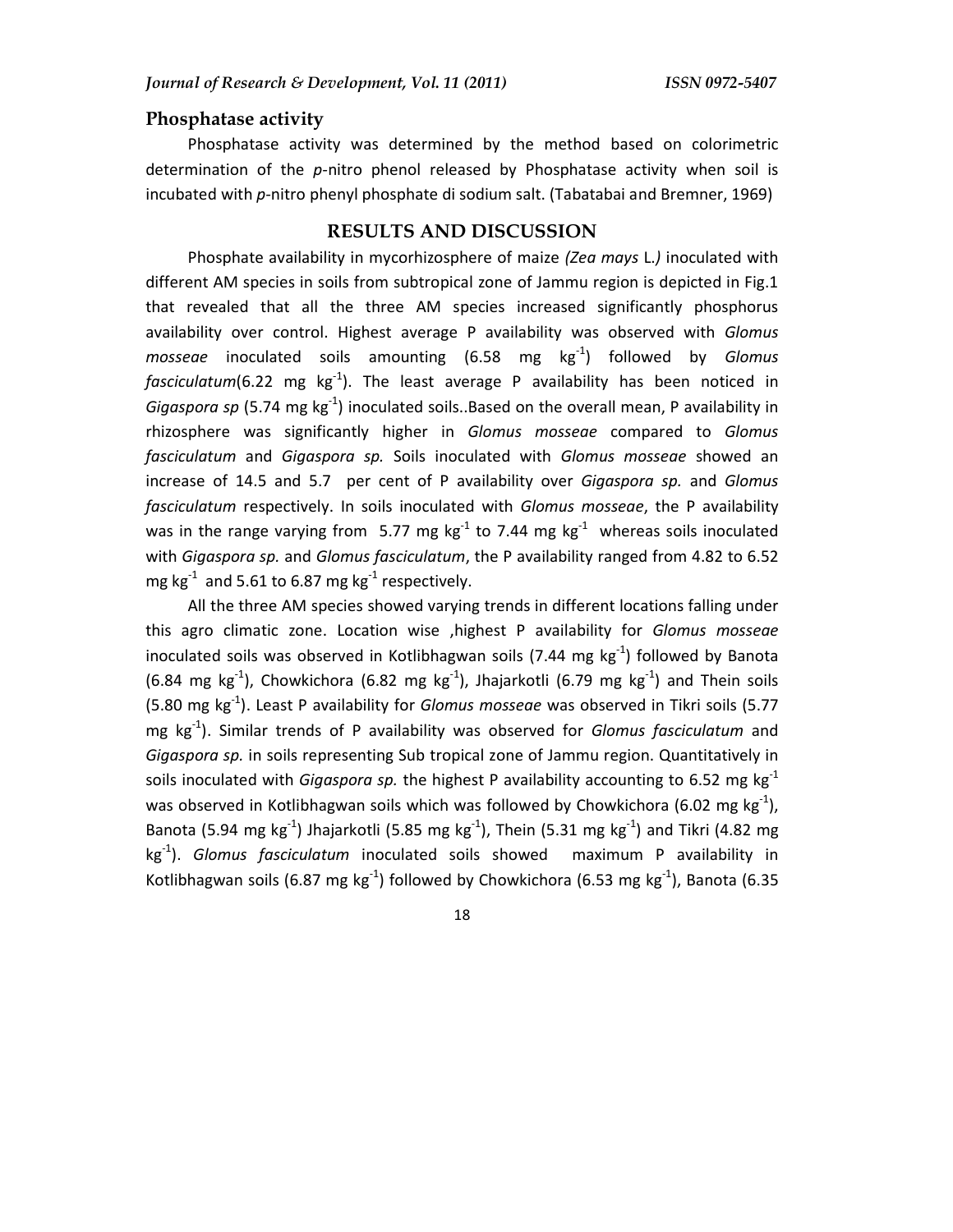mg kg<sup>-1</sup>), Jhajarkotli (6.29 mg kg<sup>-1</sup>) and Thein soils (5.68mg kg<sup>-1</sup>) whereas least P availability was observed in Tikri soils(5.61 mg  $kg^{-1}$ ). All the three AM species have performed equally good in Kotlibhagwan soils which reveals that these strains could perform better in Kotlibhagwan soils.

Phosphate availability in different locations of intermediate zone of Jammu region as affected by different AM *sp.* is depicted by Fig.2 which reveal that all the three AM species increased phosphorus availability significantly over control. Soils inoculated with *Glomus fasciculatum* showed highest average P availability (6.63 mg kg<sup>-1</sup>) followed by *Glomus mosseae* (6.47 mg kg<sup>-1</sup>). The least average P availability was observed in *Gigaspora sp.* (6.19 mg  $kg^{-1}$ ). Statistically average P availability was significantly higher (6.63 mg kg-1) in soil inoculated with *Glomus fasciculatum* when compared to *Glomus mosseae* (6.47 mg kg<sup>-1</sup>) and *Gigaspora sp.* (6.19 mg kg<sup>-1</sup>) inoculated soil. Soils inoculated with *Glomus fasciculatum* showed an increase of 7.1 per cent and 2.6 per cent of P availability over *Glomus fasciculatum* and *Glomus mosseae* respectively. In soils inoculated with *Glomus mosseae*, the P availability was in the range varying of 4.57 mg kg<sup>-1</sup> to 9.30 mg kg<sup>-1</sup> whereas the availability of P ranged from 4.57 to 8.42 mg kg<sup>-1</sup> and 4.99 to 8.50 mg kg-1 in *Gigaspora sp.* and *G fasciculatum* inoculated soils respectively. All the three AM *sp.* showed varying trends in different locations falling under this agro climatic zone. Location wise highest P availability for *Glomus mosseae* was observed in Ramnagar soils (9.30 mg kg<sup>-1</sup>) followed by Chenani (8.53 mg kg<sup>-1</sup>), Rajouri (7.46 mg kg<sup>-1</sup>), Ramgarh(6.73 mg kg<sup>-1</sup>) Kishtwar(6.68 mg kg<sup>-1</sup>),Sunderbani (6.67 mg kg<sup>-1</sup>), Kud (5.83 mg  $kg^{-1}$ ),Solki(5.69 mg kg<sup>-1</sup>), Kagote (5.67 mg kg<sup>-1</sup>), Sailsui(5.42 mg kg<sup>-1</sup>) and Kalakote (5.02 mg kg-1). Least P availability for *Glomus mosseae* was observed in Siot soils (4.57 mg kg-1 ). Almost similar trends of P availability was observed for *Glomus fasciculatum* and *Gigaspora sp.* in these soils representing intermediate zone of Jammu region. In soils inoculated with *Gigaspora sp.*, the highest P availability (8.42 mg kg<sup>-1</sup>) was observed in Ramnagar soils followed by Chenani (7.91 mg kg<sup>-1</sup>),Rajouri (7.71 mg kg<sup>-1</sup>), Sunderbani(6.51 mg kg<sup>-1</sup>) Kishtwar (6.32 mg kg<sup>-1</sup>), Ramgarh(6.23 mg kg<sup>-1</sup>), Kud(6.07 mg kg<sup>-1</sup>) Solki (5.32 mg kg<sup>-1</sup>), Kagote (5.20 mg kg<sup>-1</sup>), Sailsui(5.05 mg kg<sup>-1</sup>) and Kalakote (5.01 mg kg-1). Least P availability for *Gigaspora sp.* was observed in Siot soils (4.57 mg kg-1). In case of *Glomus fasciculatum* inoculated soil maximum P availability was found in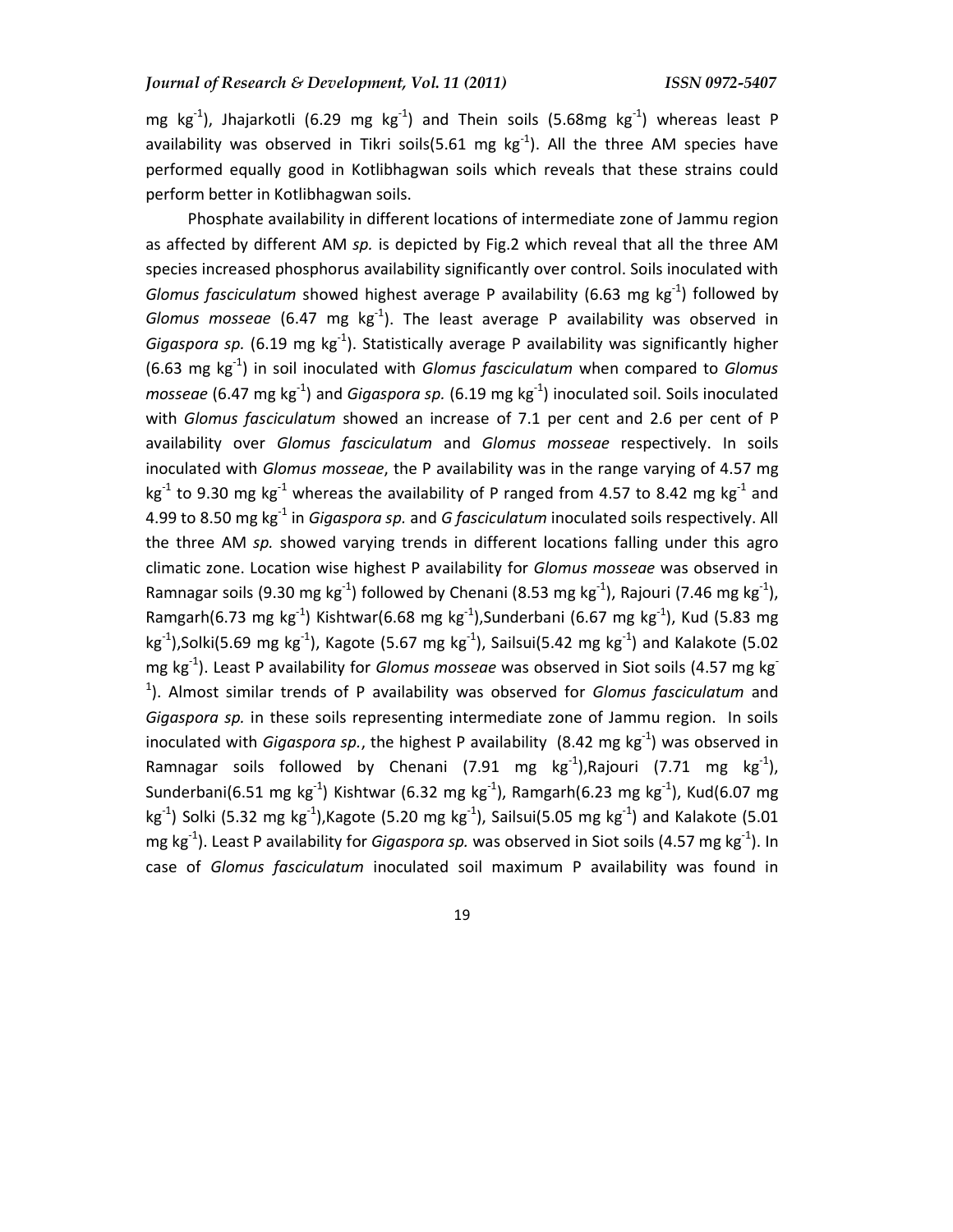Ramnagar soils (8.50mg kg<sup>-1</sup>) followed by Chenani (8.47 mg kg<sup>-1</sup>), Rajouri (7.97 mg kg<sup>-1</sup>), Sunderbani(7.00 mg kg<sup>-1</sup>), Solki(6.73 mg kg<sup>-1</sup>) Kishtwar (6.62 mg kg<sup>-1</sup>), Ramgarh(6.62 mg  $kg^{-1}$ ) Kud (6.26 mg kg<sup>-1</sup>), Kagote (5.72 mg kg<sup>-1</sup>) Sailsui (5.41 mg kg<sup>-1</sup>) and Kalakote(5.25 mg  $kg^{-1}$ ) where as least P availability was observed in Siot soils (4.99mg  $kg^{-1}$ ). Based on overall mean of different locations inoculated with different AM species, significant maximum release of P was observed in Ramnagar soils (8.58 mg  $kg^{-1}$ ) followed by Chenani (8.03 mg  $kg^{-1}$ ) whereas lowest availability was observed in Siot soils  $(4.53 \text{ mg kg}^{-1})$ 



# **Fig 2. Influence of different AM species on phosphate availability (mg kg-1) in rhizospheric soils of different zones**

Perusal of data pertaining to the phosphate availability in temperate zone (Fig.2) revealed that all the three AM species increased phosphorus availability significantly over control. The soils inoculated with *Glomus mosseae* showed highest average P availability. Highest average P availability was observed in *Glomus mosseae* (8.74 mg kg-1)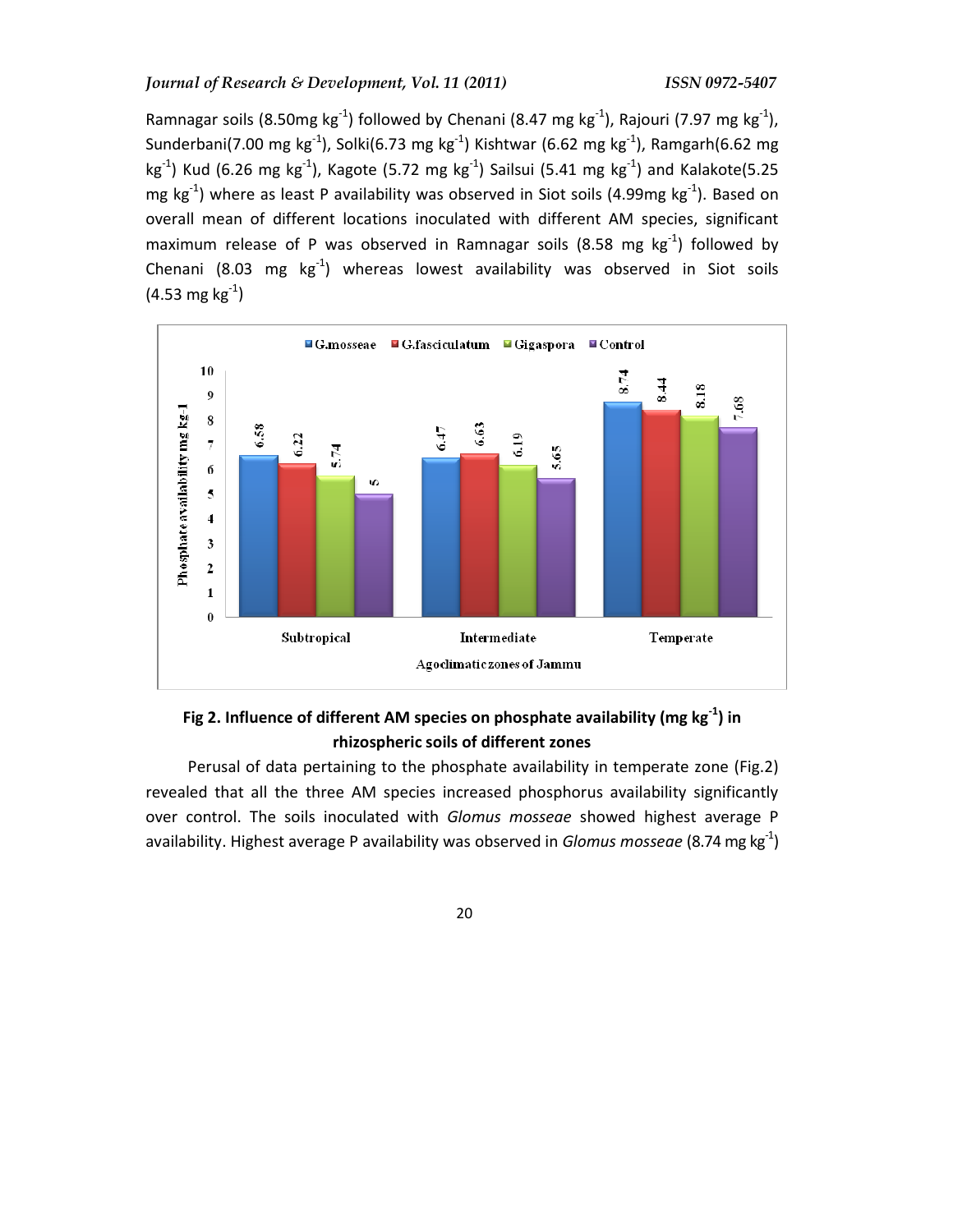followed by *Glomus fasciculatum* (8.44 mg kg-1). The least average P availability has been noticed in *Gigaspora sp.* (8.18 mg kg-1).

Based on the overall mean, P availability was higher in *Glomus mosseae* when compared to *Glomus fasciculatum* and *Gigaspora sp.* but statistically they are non significant. Soils inoculated with *Glomus mosseae* showed an increase of 6.8 per cent and 3.6 per cent of P availability over *Gigaspora sp.* and *Glomus fasciculatum* respectively. The P availability was in the range varying from 7.41 mg  $kg<sup>-1</sup>$  to 10.10 mg kg-1 in soils inoculated with *Glomus mosseae* whereas the P availability ranged from 6.82 to 9.32 mg  $kg^{-1}$  and 6.82 to 9.57 mg  $kg^{-1}$  in soils inoculated with *Gigaspora sp.* and *Glomus fasciculatum,* respectively. All the three AM *sp.* showed varying trends in different locations falling under this agro climatic zone. Location wise, highest P availability by *Glomus mosseae* was observed in Batote soils (10.10 mg kg<sup>-1</sup>) followed by Pranoo (9.50 mg kg<sup>-1</sup>), Assar (8.99 mg kg<sup>-1</sup>), Dredoo(8.58 mg kg<sup>-1</sup>) and Bhaderwa (7.87 mg kg-1). Least P availability by *Glomus mosseae* was observed in Dhomail soils (7.41 mg kg<sup>-1</sup>). In soils inoculated with *Gigaspora sp.* the maximum P availability (9.32 mg kg<sup>-1</sup>) was observed in Batote soils which was followed by Pranoo (8.72 mg kg $^{-1}$ ), Assar (8.63 mg kg<sup>-1</sup>), Dredoo (7.91 mg kg<sup>-1</sup>) and Bhaderwa (7.68 mg kg<sup>-1</sup>). Least P availability in soils inoculated with *Gigaspora sp.* was observed in Dhomail soils (6.82 mg kg<sup>-1</sup>). Soils inoculated with *Glomus fasciculatum* showed, maximum P availability in Batote soils (9.57 mg kg<sup>-1</sup>) followed by Pranoo (9.29 mg kg<sup>-1</sup>), Assar (8.95 mg kg<sup>-1</sup>), Dredoo (8.31 mg kg-1) and Bhaderwa (7.68 mg kg-1). Least P availability for *Glomus fasciculatum* was observed in Dhomail soils (6.82 mg  $kg^{-1}$ ). Based on overall mean of different locations inoculated with different AM species, significant release of P was observed in Batote soils (9.44 mg  $kg^{-1}$ ) followed by Pranoo (8.93 mg  $kg^{-1}$ ) whereas lowest availability was observed in Dhomail soils(6.82 mg kg $^{-1}$ ) depicted in Fig.2

Rate of mineralization in different soils as affected by different AM inoculations has been function of initial total phosphorus status. Initially there was gradual increase of P solubilization and reached at its peak at 28 day afterwards it showed a steady trend in all the AM inoculated soils of different agro climatic zones, however soils inoculated with *Glomus mosseae* showed higher rate of mineralization over other two species under study.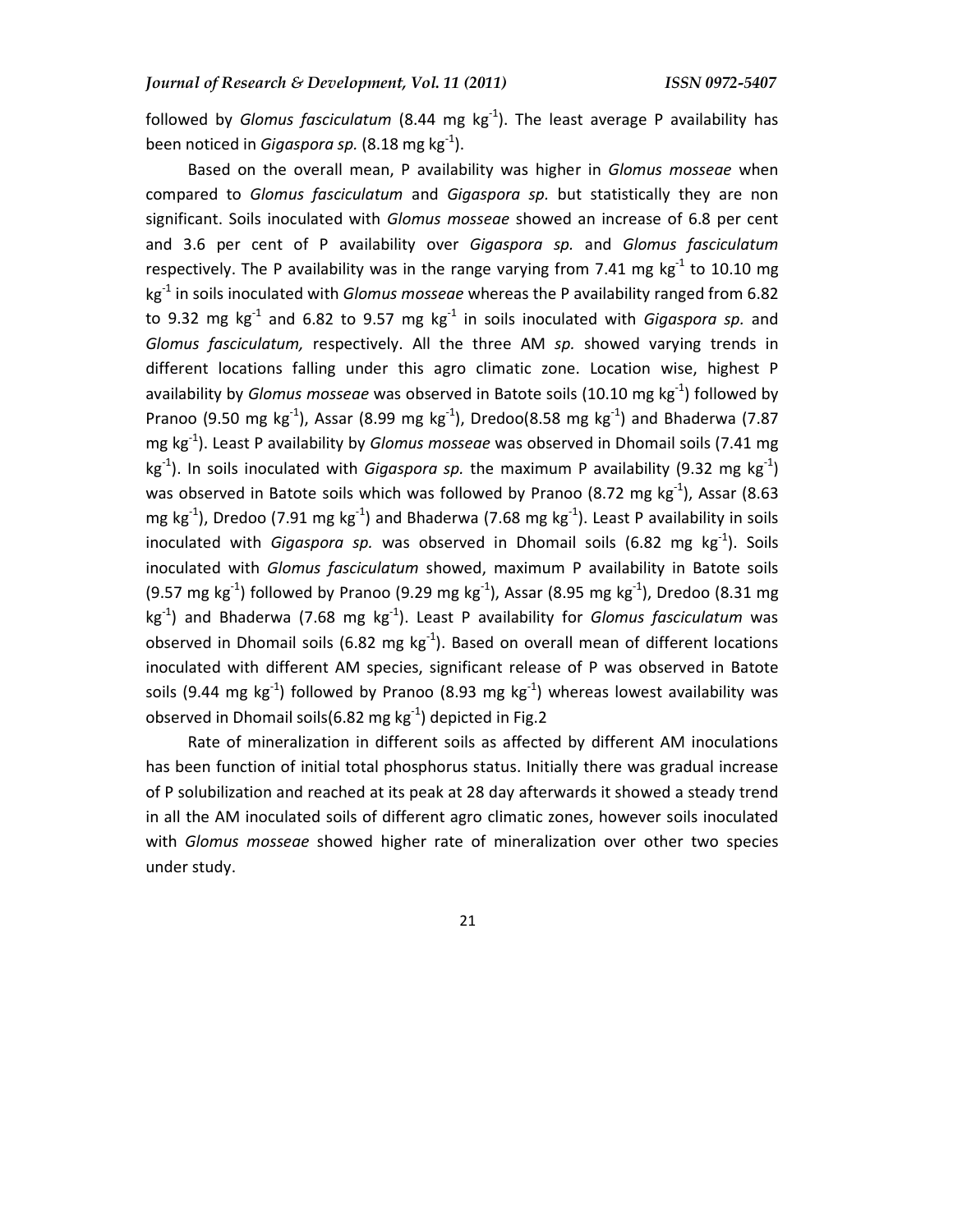Co-efficient of correlation worked out between soil parameters and phosphorus mobilization in mycorrhizaspheric soils affected by AM inoculation in different agroclimatic zones revealed that a significant positive correlation between organic phosphorus and AM *sp.* irrespective of genus shows that mycorrhiza has a significant role in mobilizing P from the organic P in all the zones of Jammu region. Similar trend is exhibited as far the total P is concerned which displays significant correlation (r=0.655<sup>\*</sup>) in intermediate zone and correlation ( $r = 0.923^{*}$ ) in sub tropical soils. However correlation was insignificant amongst different AM species and available phosphorus in different soils of Jammu region. The results unraveled the that organic and total P is affected by AM fungi to release phosphorus molecule Significant correlation between organic carbon and phosphorus mobilization by AM species indicates that presence of soil carbon in mcorrhizosphere is must for the mobilization of P.

#### **Phosphatase activity**

Phosphatase is an enzyme responsible for acting on organic P to release inorganic P for plant uptake. The effect of AM species on phosphatase activity in soils is well known. Results in the present study were deduced to evaluate different AM species with respect to their efficacy in releasing P(Fig.3). In sub-tropical zone the maximum phosphatase activity was found in Kotlibhagwan soils (39.7 $\mu$ M  $\rho$ NP  $g^{-1}$  of soil) followed by Jhajarkotli soils (39.0 µM *p*NP g-1) when inoculated with *Glomus mosseae*. The least phosphatase activity was found in Tikri soils (36.7  $\mu$ M *p*NP g<sup>-1</sup>). The phosphatase activity in soils inoculated with *Gigaspora sp* varied between 31.3 to 33.7 µM pNP  $g^{-1}$ . *Glomus fasciculatum* inoculated soil of sub-tropical zone showed phosphatase activity of 35.0 to 36.7  $\mu$ M *p*NP g<sup>-1</sup> soil. The phosphatase activity was significantly higher in soils inoculated with different species of AM over control. Also phosphatase activity of *G. mosseae*  inoculated soils were found significantly higher (38.2  $\mu$ M  $\rho$ NP  $g^{-1}$ ) when compared with *Gigaspora sp* (32.8 µM *p*NP g-1) and significantly at par with *Glomus fasciculatum* (35.9  $\mu$ M *p*NP  $g^{-1}$ ) inoculated soils.

In intermediate zone, the phosphatase activity in *G. mosseae* inoculated soils varied between (37.7 to 45.0 µM *p*NP g-1) whereas in soils of *Glomus fasciculatum* and *Gigaspora sp.* inoculated soils the phosphatase activity ranged from 37.0 to 39.3 µM  $pNP$  g<sup>-1</sup>of soil and 34.0 to 37.3  $\mu$ M  $pNP$  g<sup>-1</sup> of soils respectively. Based on mean all the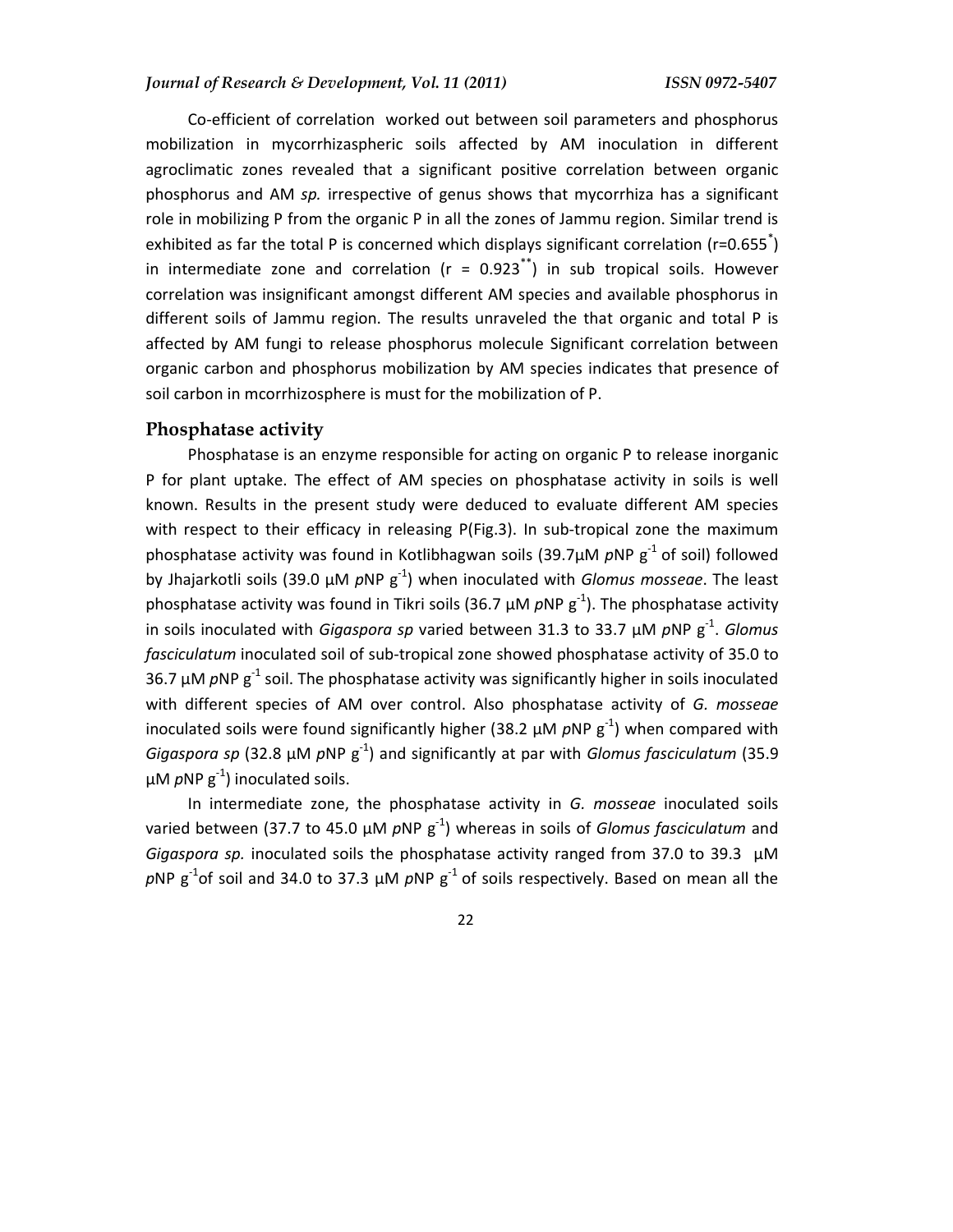AM inoculated soils possess significantly higher phosphatase activity over control. Phosphatase activity was found to be significant among different AM isolates inoculated in the soils of intermediate zone (Fig.3).



## **Fig.3 Influence of different AM species on phosphatase activity in rhizospheric soils of different zones**

In temperate soils the *G. mosseae* inoculation significantly enhanced phosphatase activity (46.7 µM *p*NP g<sup>-1</sup>) when compared with *Glomus fasciculatum* (X=44.7 µM *p*NP g<sup>-1</sup> of soil) and *Gigaspora sp* (41.7  $\mu$ M  $pNP$   $g^{-1}$  of soil). In case of different locations the average maximum phosphatase activity was observed in Batote soils (43.5  $\mu$ M  $pNP$   $g^{-1}$ ) whereas least phosphatase activity was found in Dhomail soils (40.3 µM pNP g<sup>-1</sup> of soil), ( Fig.3).

On comparing different zones of Jammu region the phosphatase activity was in the order of temperate>intermediate>subtropical zone (Fig.3). In all the three zones *G. mosseae* was performed well when compared with *Glomus fasciculatum* and *Gigaspora sp.* Phosphatase activity varied among three different species under three different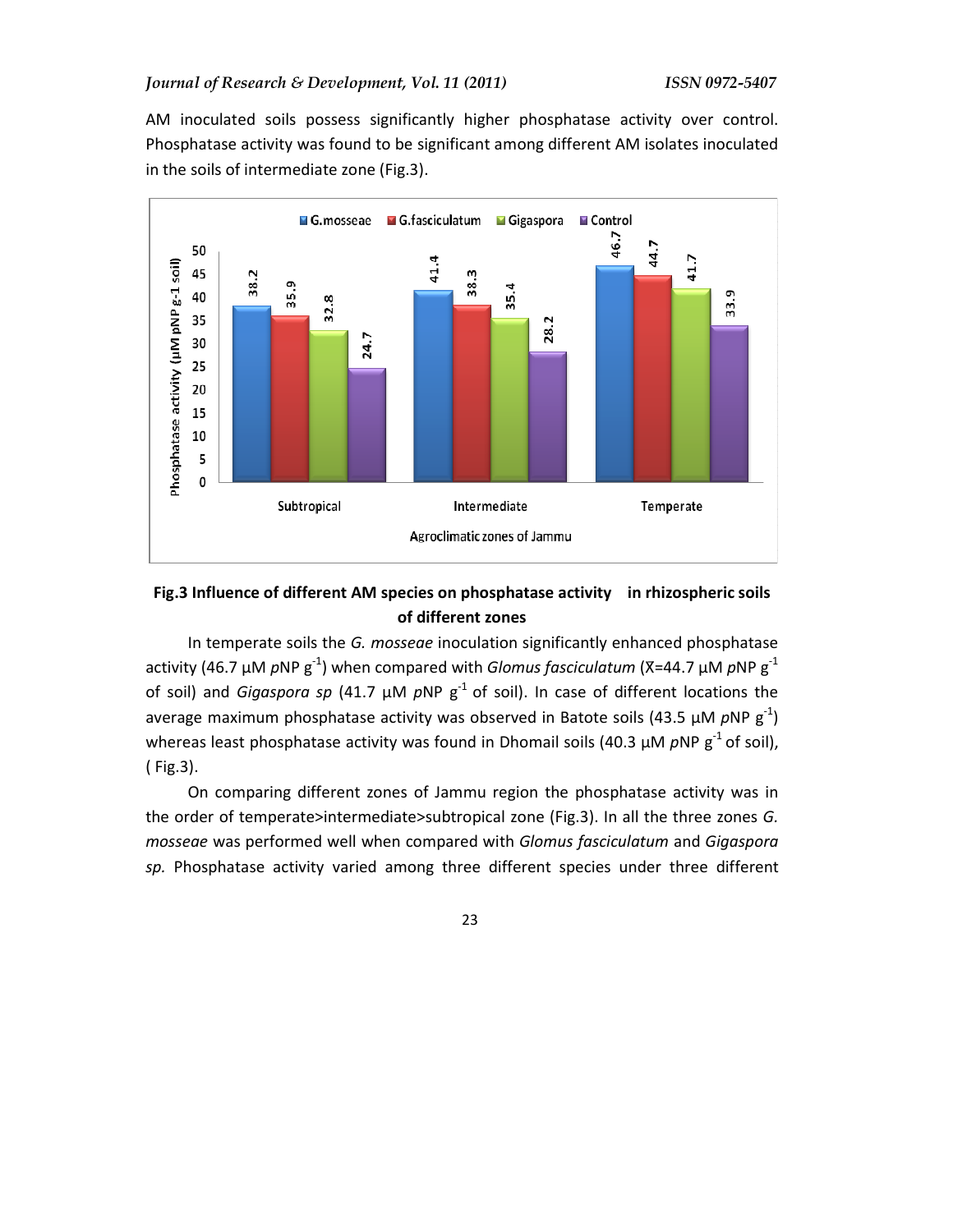agroclimatic conditions. *Glomus mosseae* raised the phosphatase activity by 35 per cent, 30 per cent and 27 per cent over control in subtropical, intermediate and temperate zone respectively, where as *Glomus fasciculatum* increased phosphatase activity by 31, 26 and 24 per cent respectively for subtropical, intermediate and temperate zone, where as in case of soils inoculated with *Gigaspora sp.*, least enzyme activity was observed in all the zones irrespective of soils. Sub tropical zone showed the enzyme activity of (38.20, 35.90 and 32.80  $\mu$ M  $\rho$ NP  $g^{-1}$  of soil) in soils inoculated with *Glomus mosseae, Glomus fasciculatum and Gigaspora sp.* respectively displaying that different species were able to show the phosphatase activity as *Glomus mosseae>Glomus fasciculatum >Gigaspora sp.* similar trend was observed in intermediate and temperate zone. Highest phosphatase activity was seen in temperate soils by inoculating different *sp.* of AM. Out of the three species, *Glomus mosseae* has been very effective in elevating the enzyme activity in all the zones. On comparing the phosphatase activity with the release of mineral P in mycorrhizosphere, a relation was deduced by applying regression model revealing the regression equation  $y=0.346x-7.452$  (R<sup>2</sup>=0.650), y=0.308x-5.128 (R<sup>2</sup>=0.661) and y=0.328x-5.366 (R<sup>2</sup>=0.671) for *Glomus mosseae, Glomus fasciculatum and Gigaspora sp* inoculated soils, respectively (Figure.4). This clearly indicates that all the AM species have significant role in enzyme kinetics in mycorrhizosphere for releasing the mineral P from organic P.



**Fig.4 Relationships of phosphatase activity and phosphate availability under the influence of different VAM strains.**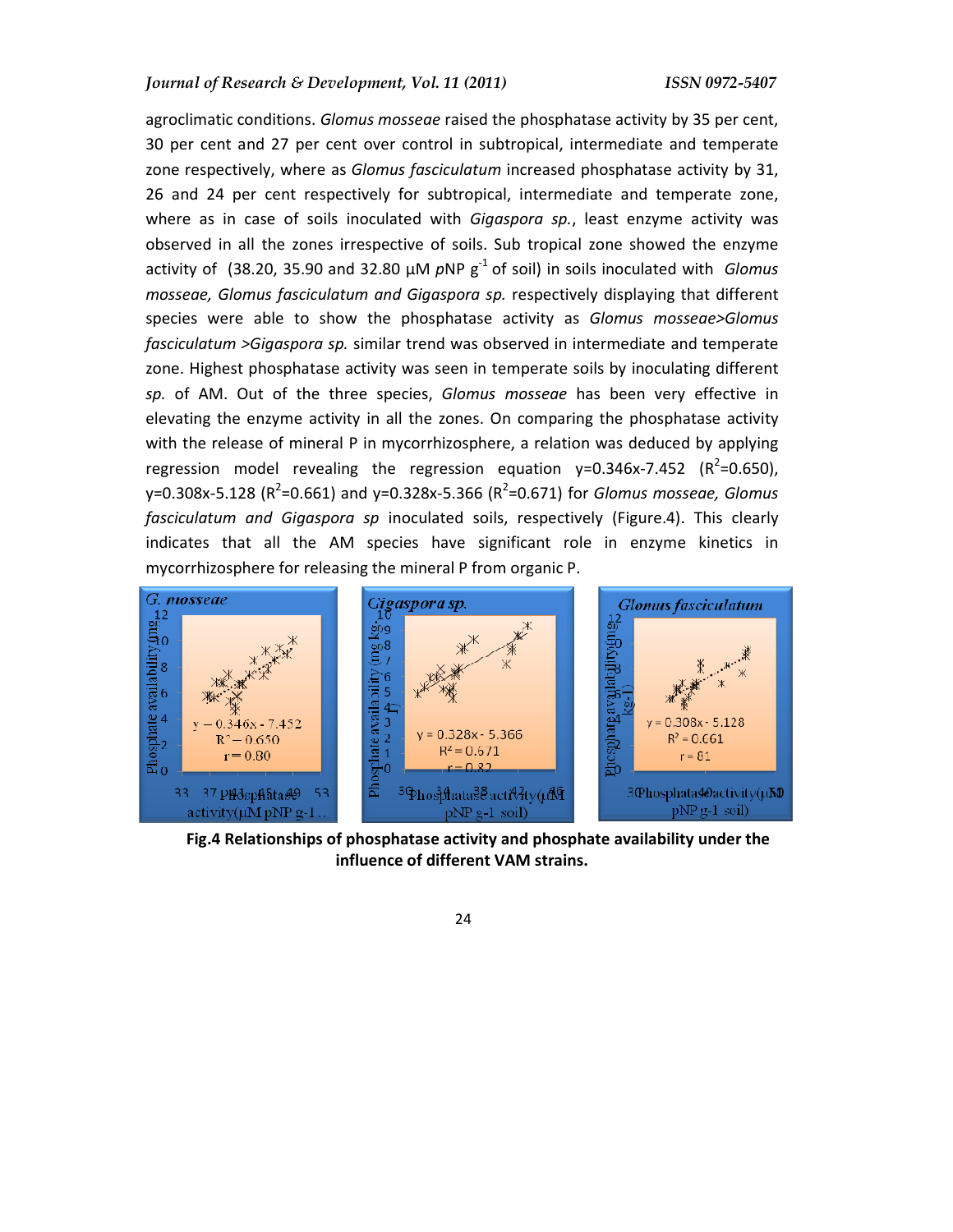#### *Journal of Research & Development, Vol. 11 (2011) ISSN 0972-5407*

All the three AM species viz. *Glomus mosseae*, *Glomus fasciculatum* and *Gigaspora sp.,* showed better performance with respect to phosphate availability as compared to that of the control in all the three agro-climatic zones of Jammu region. However, maximum P availability (10.10 mg  $kg^{-1}$ ) was observed in Batote soils of Temperate zone which is within the range from 5-20 kg P ha<sup>-1</sup> yr<sup>-1</sup> as has been observed by Stewart and Sharpley (1987) on P mineralized in temperate dry land soils. The maximum P availability in Batote soils of temperate zone may be due to the higher content of organic matter. Among all the AM species, *Glomus mosseae* was found to be most effective in increasing P availability in subtropical zone. While as *Glomus fasciculatum* was found to be more effective in increasing P availability in intermediate zone (Fig2). This might be due increase in phosphate solubilising microbes (Singh and Singh, 1993) in rhizosphere due to greater quantity of root exudates (Barea *et al.,* 1975) produced due to mycorrhizal inoculation. These findings are in conformity with the results obtained by Rathore and Singh (1995 a), who reported that the P availability of soil has markedly increased with inoculation of AM. P mobilization by mycorrhizal mediation has also been observed in laboratory studies by Jayachandran *et al.* (1992) when they studied the effect of *Glomus eticunatum* on organic P in an artificial growth medium inoculated with various organic P sources and further proved in subsequent study the mineralization of organic  $32P$  in mycorrhizal and nonmycorrhizal plants.

Rate of phosphorus mineralization in different soils as affected by different AM inoculations has been function of initial organic phosphorus status. Initially there was gradual increase of P solubilization and reached at its peak at 28 day afterwards it showed a steady trend The P solubilization occurs due to secretion of extra-cellular acid and alkaline phosphatase enzyme (Leprince and Quinquampoix, 1996) that catalyses hydrolysis of some esters and anhydrites of  $H_3PQ_4$ . The increase in available concentration of phosphorus at different interval of time is understood to be related with phosphatase activity in soils secreted by AM *sp.* and play a major role in the mineralization processes (dephosphorylation) of organic P substrates.

A positive correlation was found between AMF with organic P and organic carbon content in mobilization of P in all the three agro-climatic zones. These findings were in line with the results of Jayachandran *et al.* (1992).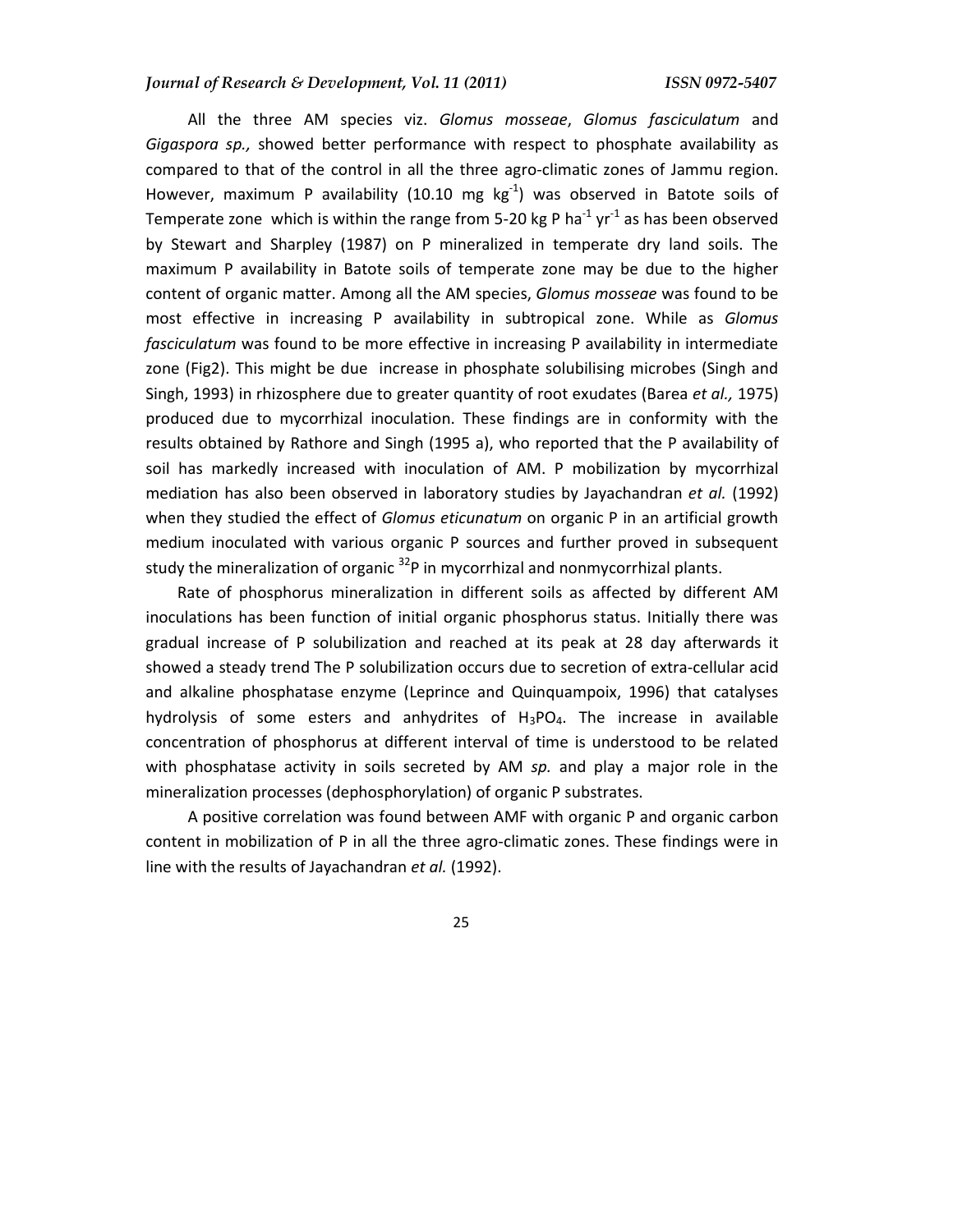#### **REFERENCES**

- Antibus, R. K., Bower, D. and Dighton, J. 1997. Root surface phosphatase activities and uptake of 32 P-labelled inositol phosphate in field collected gray birch and red maple roots. *Mycorrhiza,* **7**:39-46.
- Asghari, H. R., Chittleborough, D. J., Smith, F. A. and Smith, S. E. 2005. Influence of arbuscular mycorrhizal (AM) symbiosis on phosphorus leaching through soil cores. *Plant and Soil*, **275**:181-193.
- Asmah, A. E. 1995. Effect of phosphorus source and rate of application on AM fungal infection and growth of maize (*Zea mays* L.) *Mycorrhiza,* **5**:223-228.
- Barea, J. M., Azcon, R. and Haymen, D.S. 1975. Endomycorrhizas, Academic Press London.
- Busto, M. D. and Perez-Mateo, M. 1997. Agronomic and detoxifying potential of soil enzymes: biotechnological perspectives on the application of immobilized enzymes in the soil environment. *Recent Research in Development of Biology and Biochemistry,* **1**: 47–62
- Champawat, R. S. 1990. Current trends in mycorrhizal research*.* In*: Proceedings of national conference on mycorrhiza,* HAU, Hisar, p-141.
- Cook, R. 1977. The biology of symbiotic fungi. John Wiley and Sons. London. p.282.
- Dick, R. P. 1994. Soil Enzyme Activity as an Indicator of Soil Quality. P.107-124.*In*: *Defining soil quality for a sustainable environment*. Doran, J .W *et al.* Madison, WI.
- Dodd, J. C. Burton, C. C., Burns, R.G. and Jeffries. 1987. Phosphatase activity associated with the roots and the rhizosphere of plants infected with vesicular arbuscular mycorrhizal fungi. *New Phytologist*, **107**(1): 163-172.
- *Garcia-Garrido, J. M., Garcia-Romera, I. and Ocampo, J. A.1992. cellulose production by the VAMF Glomus mosseae (Nicol and Gerd) Gerd and Trappe. New Phytologist. 121: 221-226.*
- *Jayachandran,* K. Schwab. AP., Hetrick, B.A.D. *1992* Mineralization of organic phosphorus by vesicular-arbuscular *mycorrhizal* fungi. *Soil Biology and Biochemistry*.**24:** 897-903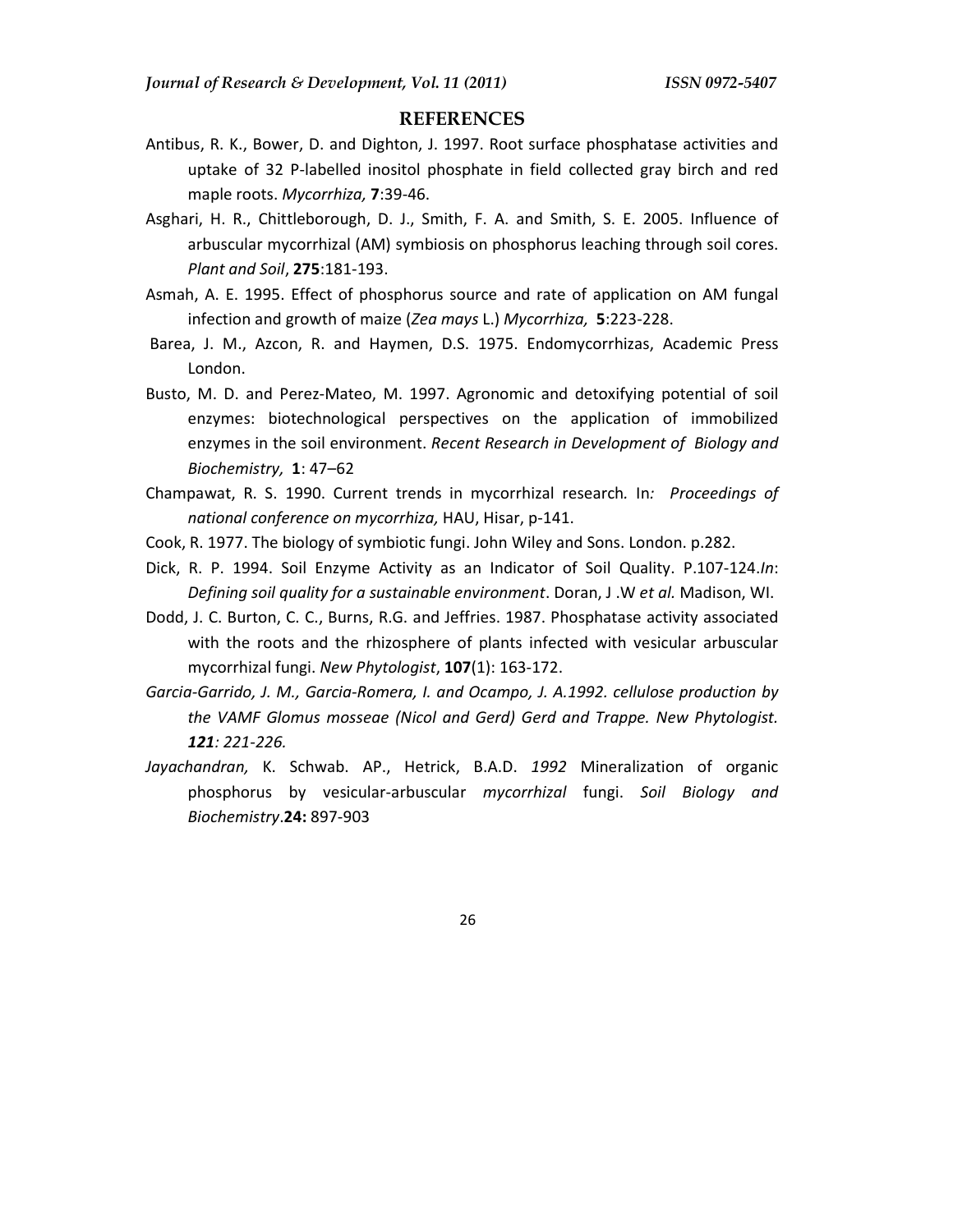- Joshi, K. C. and Singh, H. P. 1995. Inter relationships among vesicular arbuscular mycorrhizae, population, soil properties and root colonization capacity of soil. *Journal of the Indian Society of Soil Science,* **43**: 204-207.
- Khaliq, A., Arshed, M., Zahir, Z. A. and Khalid, M. 1997. Effect of vesicular arbuscular mycorrhizal inoculation and phosphorus application on maize (*Zea mays* L.) seedlings. *Sarhad Journal of Agriculture,* **8**(5):481-484.
- Linderman, R. G. 1992. Vesicular–arbuscular mycorrhizae and soil microbiota interactions. p 45–70. *In*: Mycorrhizae in sustainable agriculture. Bethlenfalvay, G.J. and Linderman, R.G. (eds). *American Society of Agronomy*, Madison,
- Leprince, F. and Quiquampoix, H. 1996. Extracellular enzyme activity in soil: Effect of pH and ionic strength on the interaction with montmorillonite of two acid phosphatase secreted by the ectomycorrhizal fungus *Hebeloma cylindrosporum. European Journal of Soil Science,* **47:** 511-22.
- Mar Vázquez, M., Cesar, S., Azcón, R. and Barea, J.M. 2000. Interactions between arbuscular mycorrhizal fungi and other microbial inoculants (*Azospirillum, Pseudomonas, Trichoderma*) and their effects on microbial population and enzyme activities in the rhizosphere of maize plants. *Applied Soil Ecology,* **15**: 261-272.
- Olsen, S. R. and Sommers, L. E. 1982. Phosphorus. p. 403-430. In: *Methods of Soil Analysis.* Part-2. 2nd edn., (Page *et al.* eds.), *American Society of Agronomy,* Madison, WI.
- Rao, A. V. and Tak, R. 2001. Influence of mycorrhizal fungi on the growth of different tree species and their nutrient uptake in gypsum mine spoil in India. *Applied Soil Ecology,* **17**: 279- 284.
- Rathore, V. P. and Singh, H. P. 1995 a. Influence of AM fungi and phosphate on maize. *Journal of the Indian Society of Soil Science,* **43**(2): 207-210.
- Rathore, V. P. and Singh, H. P. 1995b. Quantification and Correlation of vesicular arbuscular mycorrhizal propagules with soil properties of some mollisols of norther India. *Mycorrhiza,* **5**: 201-203.
- Singh, H. P. and Singh, T. A. 1993. The interaction of rockphosphate, Bradyrhizobium,vesicular-arbuscular mycorrhizae and phosphate-solubilizing microbes on soyabean grown in a sub-Himalyan mollisol. *Mycorrhiza,* **4**:37-43.